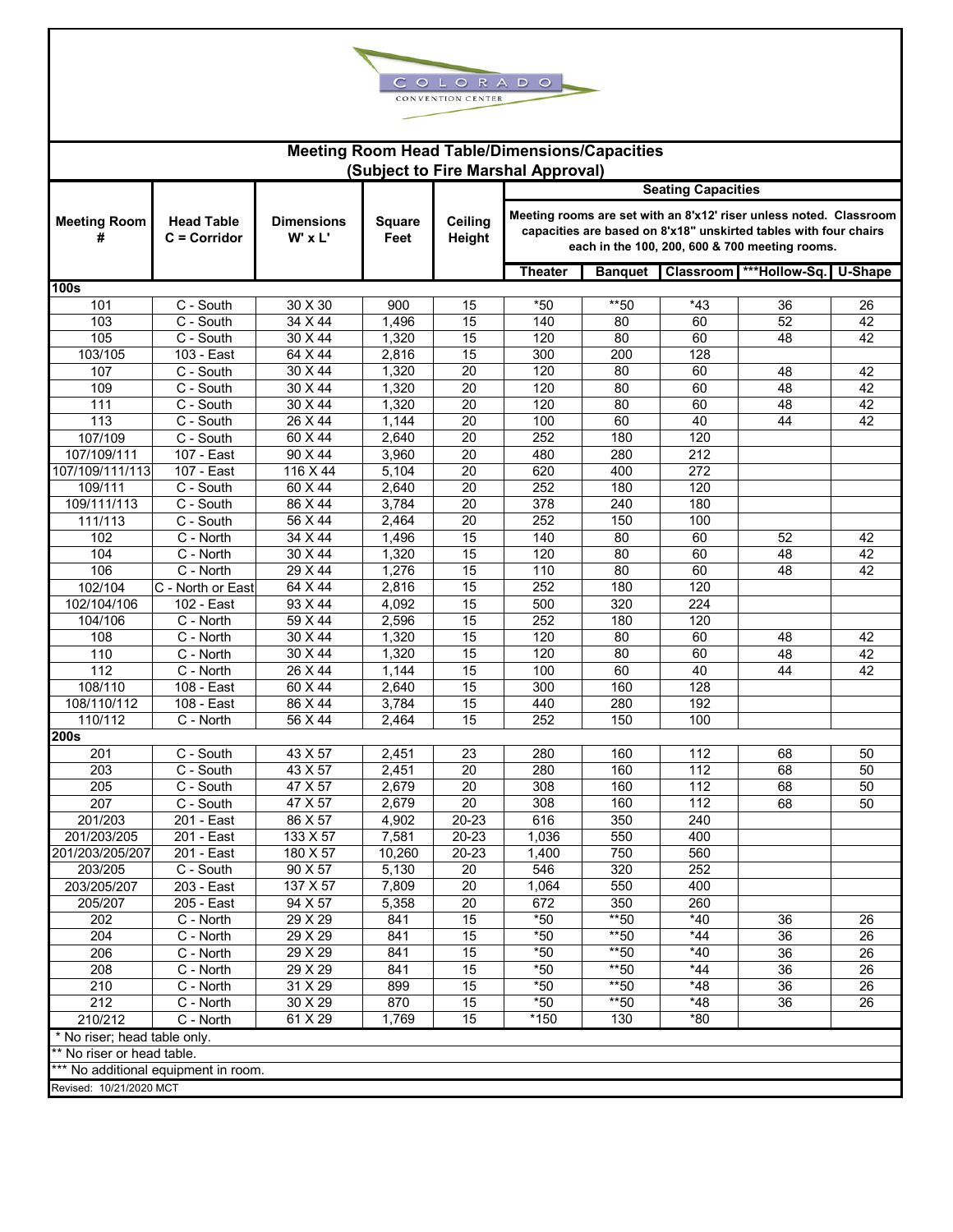

|                          |                                                                                                                   | <b>Meeting Room Head Table/Dimensions/Capacities</b> |                |                                                                                                                                                                                      |                                    |     |           |              |         |  |
|--------------------------|-------------------------------------------------------------------------------------------------------------------|------------------------------------------------------|----------------|--------------------------------------------------------------------------------------------------------------------------------------------------------------------------------------|------------------------------------|-----|-----------|--------------|---------|--|
|                          |                                                                                                                   |                                                      |                |                                                                                                                                                                                      | (Subject to Fire Marshal Approval) |     |           |              |         |  |
|                          |                                                                                                                   |                                                      |                |                                                                                                                                                                                      | <b>Seating Capacities</b>          |     |           |              |         |  |
| <b>Meeting Room</b><br># | <b>Head Table</b><br><b>Dimensions</b><br><b>Square</b><br>Ceiling<br>W' x L'<br>$C = Corridor$<br>Feet<br>Height |                                                      | <b>Banquet</b> | Meeting rooms are set with an 8'x12' riser unless noted. Classroom<br>capacities are based on 6'x18" unskirted tables with three chairs each<br>in the 300, 400 & 500 meeting rooms. |                                    |     |           |              |         |  |
| 300s                     |                                                                                                                   |                                                      |                |                                                                                                                                                                                      | <b>Theater</b>                     |     | Classroom | **Hollow-Sq. | U-shape |  |
| 301                      | $\overline{C}$ - West                                                                                             | 29 X 57                                              | 1,653          | 20                                                                                                                                                                                   | 174                                | 80  | 90        | 60           | 50      |  |
| 302                      | C - West                                                                                                          | 29 X 57                                              | 1,653          | 20                                                                                                                                                                                   | 174                                | 80  | 90        | 60           | 50      |  |
| 303                      | C - West                                                                                                          | 29 X 57                                              | 1,653          | 20                                                                                                                                                                                   | 174                                | 80  | 90        | 60           | 50      |  |
| 301/302                  | C - West or South                                                                                                 | 58 X 57                                              | 3,306          | 20                                                                                                                                                                                   | 364                                | 200 | 168       |              |         |  |
| 301/302/303              | C - West, South or North                                                                                          | 88 X 57                                              | 5,016          | 20                                                                                                                                                                                   | 672                                | 350 | 252       |              |         |  |
| 302/303                  | C - West or North                                                                                                 | 58 X 57                                              | 3,306          | 20                                                                                                                                                                                   | 364                                | 200 | 168       |              |         |  |
| 304                      | C - West                                                                                                          | 29 X 57                                              | 1,653          | 20                                                                                                                                                                                   | 174                                | 80  | 90        | 60           | 50      |  |
| 400s                     |                                                                                                                   |                                                      |                |                                                                                                                                                                                      |                                    |     |           |              |         |  |
| 401                      | C - East                                                                                                          | 29'X 57                                              | 1,653          | 20                                                                                                                                                                                   | 174                                | 80  | 90        | 60           | 50      |  |
| 402                      | C - East                                                                                                          | 29 X 57                                              | 1,653          | 20                                                                                                                                                                                   | 174                                | 80  | 90        | 60           | 50      |  |
| 403                      | C - East                                                                                                          | 29'X 57                                              | 1,653          | 20                                                                                                                                                                                   | 174                                | 80  | 90        | 60           | 50      |  |
| 404                      | C - East                                                                                                          | 29 X 57                                              | 1,653          | 20                                                                                                                                                                                   | 174                                | 80  | 90        | 60           | 50      |  |
| 401/402                  | C - East or South                                                                                                 | 58 X 57                                              | 3,306          | 20                                                                                                                                                                                   | 364                                | 200 | 168       |              |         |  |
| 401/402/403              | C - East or South                                                                                                 | 88 X 57                                              | 5,016          | 20                                                                                                                                                                                   | 672                                | 350 | 252       |              |         |  |
| 401/402/403/404          | C - East, South or North                                                                                          | 118 X 57                                             | 6,726          | 20                                                                                                                                                                                   | 924                                | 500 | 357       |              |         |  |
| 402/403                  | C East                                                                                                            | 58 X 57                                              | 3,306          | 20                                                                                                                                                                                   | 364                                | 200 | 168       |              |         |  |
| 402/403/404              | C - East or North                                                                                                 | 88 X 57                                              | 5,016          | 20                                                                                                                                                                                   | 672                                | 350 | 252       |              |         |  |
| 403/404                  | C - East or North                                                                                                 | 58 X 57                                              | 3,306          | 20                                                                                                                                                                                   | 364                                | 200 | 168       |              |         |  |
| 405                      | C - East                                                                                                          | 29 X 57                                              | 1,653          | 20                                                                                                                                                                                   | 174                                | 80  | 90        | 60           | 50      |  |
| 406                      | C - East                                                                                                          | 29 X 57                                              | 1,653          | 20                                                                                                                                                                                   | 174                                | 80  | 90        | 60           | 50      |  |
| 407                      | C - East                                                                                                          | 29 X 57                                              | 1,653          | 20                                                                                                                                                                                   | 174                                | 80  | 90        | 60           | 50      |  |
| 405/406                  | C - East or South                                                                                                 | 58 X 57                                              | 3,306          | $\overline{20}$                                                                                                                                                                      | 364                                | 200 | 168       |              |         |  |
| 405/406/407              | C - East, South or North                                                                                          | 88 X 57                                              | 5,016          | 20                                                                                                                                                                                   | 672                                | 350 | 252       |              |         |  |
| 406/407                  | C - East or North                                                                                                 | 58 X 57                                              | 3,306          | 20                                                                                                                                                                                   | 364                                | 200 | 168       |              |         |  |
| 500s                     |                                                                                                                   |                                                      |                |                                                                                                                                                                                      |                                    |     |           |              |         |  |
| 501                      | C - West                                                                                                          | 29 X 57                                              | 1,653          | 20                                                                                                                                                                                   | 174                                | 80  | 90        | 60           | 50      |  |
| 502                      | C - West                                                                                                          | 29 X 57                                              | 1,653          | 20                                                                                                                                                                                   | 174                                | 80  | 90        | 60           | 50      |  |
| 503                      | C - West                                                                                                          | 29 X 57                                              | 1,653          | $\overline{20}$                                                                                                                                                                      | 174                                | 80  | 90        | 60           | 50      |  |
| 504                      | C - West                                                                                                          | 29 X 57                                              | 1,653          | 20                                                                                                                                                                                   | 174                                | 80  | 90        | 60           | 50      |  |
| 501/502                  | C - West or South                                                                                                 | 58 X 57                                              | 3,306          | $\overline{20}$                                                                                                                                                                      | 364                                | 200 | 168       |              |         |  |
| 501/502/503              | C - West or South                                                                                                 | 88 X 57                                              | 5,016          | 20                                                                                                                                                                                   | 672                                | 350 | 252       |              |         |  |
| 501/502/503/504          | C - West, South or North                                                                                          | 118 X 57                                             | 6,726          | 20                                                                                                                                                                                   | 924                                | 500 | 357       |              |         |  |
| 502/503                  | C - West                                                                                                          | 58 X 57                                              | 3,306          | 20                                                                                                                                                                                   | 364                                | 200 | 168       |              |         |  |
| 502/503/504              | C - West or North                                                                                                 | 88 X 57                                              | 5,016          | 20                                                                                                                                                                                   | 672                                | 350 | 252       |              |         |  |
| 503/504                  | C - West or North                                                                                                 | 58 X 57                                              | 3,306          | 20                                                                                                                                                                                   | 364                                | 200 | 168       |              |         |  |
| 505                      | C - West                                                                                                          | 29 X 57                                              | 1,653          | 20                                                                                                                                                                                   | 174                                | 80  | 90        | 60           | 50      |  |
| 506                      | C - West                                                                                                          | 29 X 57                                              | 1,653          | 20                                                                                                                                                                                   | 174                                | 80  | 90        | 60           | 50      |  |
| 507                      | C - West                                                                                                          | 29 X 57                                              | 1,653          | 20                                                                                                                                                                                   | 174                                | 80  | 90        | 60           | 50      |  |
| 505/506                  | C - West or South                                                                                                 | 58 X 57                                              | 3,306          | 20                                                                                                                                                                                   | 364                                | 200 | 168       |              |         |  |
| 505/506/507              | C - West, South or North                                                                                          | 88 X 57                                              | 5,016          | 20                                                                                                                                                                                   | 672                                | 350 | 252       |              |         |  |
| 506/507                  | C - West or North                                                                                                 | 58 X 57                                              | 3,306          | 20                                                                                                                                                                                   | 364                                | 200 | 168       |              |         |  |
| No riser or head table.  |                                                                                                                   |                                                      |                |                                                                                                                                                                                      |                                    |     |           |              |         |  |
|                          | * No additional equipment in room.                                                                                |                                                      |                |                                                                                                                                                                                      |                                    |     |           |              |         |  |
| Revised: 02/20/2015 MDB  |                                                                                                                   |                                                      |                |                                                                                                                                                                                      |                                    |     |           |              |         |  |
|                          |                                                                                                                   |                                                      |                |                                                                                                                                                                                      |                                    |     |           |              |         |  |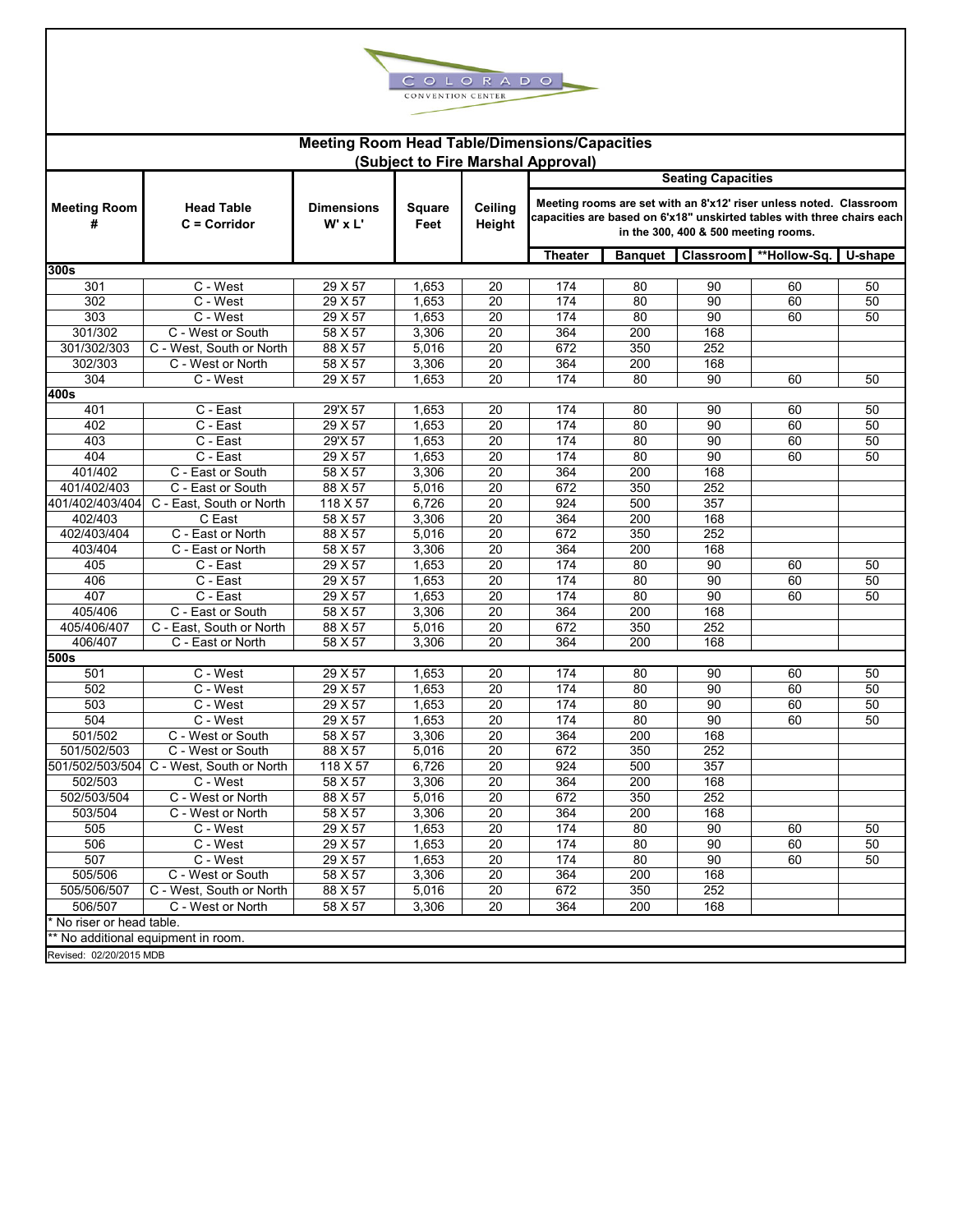

| <b>Meeting Room Head Table/Dimensions/Capacities</b> |                                     |                                  |                       |                          |                                    |                       |            |                                                                                                                                                                                          |          |  |  |
|------------------------------------------------------|-------------------------------------|----------------------------------|-----------------------|--------------------------|------------------------------------|-----------------------|------------|------------------------------------------------------------------------------------------------------------------------------------------------------------------------------------------|----------|--|--|
|                                                      |                                     |                                  |                       |                          | (Subject to Fire Marshal Approval) |                       |            |                                                                                                                                                                                          |          |  |  |
|                                                      |                                     |                                  |                       |                          | <b>Seating Capacities</b>          |                       |            |                                                                                                                                                                                          |          |  |  |
| <b>Meeting Room</b><br>#                             | <b>Head Table</b><br>C = Corridor   | <b>Dimensions</b><br>$W'$ x $L'$ | <b>Square</b><br>Feet | <b>Ceiling</b><br>Height |                                    |                       |            | Meeting rooms are set with an 8'x12' riser unless noted. Classroom<br>capacities are based on 8'x18" unskirted tables with four chairs<br>each in the 100, 200, 600 & 700 meeting rooms. |          |  |  |
|                                                      |                                     |                                  |                       |                          | Theater                            | <b>Banquet</b>        | Classroom  | ***Hollow-Sq.                                                                                                                                                                            | U-Shape  |  |  |
| 600s                                                 |                                     |                                  |                       |                          |                                    |                       |            |                                                                                                                                                                                          |          |  |  |
| 601                                                  | C - South                           | 38 X 57                          | 2,166                 | 20                       | 270                                | 120                   | 112        | 60                                                                                                                                                                                       | 46       |  |  |
| 603                                                  | C - South                           | 38 X 57                          | 2,166                 | 20                       | 270                                | 120                   | 112        | 60                                                                                                                                                                                       | 46       |  |  |
| 605                                                  | C - South                           | 42 X 57                          | 2,394                 | 20                       | 300                                | 160                   | 112        | 68                                                                                                                                                                                       | 50       |  |  |
| 607                                                  | C - South                           | 44 X 57                          | 2,508                 | 23                       | 300                                | 160                   | 112        | 68                                                                                                                                                                                       | 50       |  |  |
| 601/603                                              | 603 - East                          | 76 X 57                          | 4,332                 | 20                       | 532                                | 300                   | 220        |                                                                                                                                                                                          |          |  |  |
| 601/603/605                                          | 605 - East                          | 118 X 57                         | 6,726                 | 20                       | 868                                | 500                   | 340        |                                                                                                                                                                                          |          |  |  |
| 601/603/605/607                                      | 607 - East                          | 162 X 57                         | 9,234                 | 20-23                    | 1,316                              | 650                   | 500        |                                                                                                                                                                                          |          |  |  |
| 603/605                                              | C - South                           | 80 X 57                          | 4,560                 | 20                       | 584                                | 280                   | 224        |                                                                                                                                                                                          |          |  |  |
| 603/605/607                                          | 607 - East                          | 124 X 57                         | 7,068                 | 20-23                    | 952                                | 500                   | 380        |                                                                                                                                                                                          |          |  |  |
| 605/607                                              | 607 - East                          | 86 X 57                          | 4,902                 | 20-23                    | 616                                | 350                   | 240        |                                                                                                                                                                                          |          |  |  |
| 602                                                  | C - North                           | 27 X 29                          | 783                   | 15                       | $*50$                              | **50                  | $*33$      | 36                                                                                                                                                                                       | 26       |  |  |
| 604                                                  | C - North                           | 31 X 29                          | 899                   | 15                       | $*50$                              | $*$ 50                | $*36$      | $\overline{36}$                                                                                                                                                                          | 26       |  |  |
| 606                                                  | C - North                           | 27 X 29                          | 783                   | 15                       | $*50$                              | $*$ 50                | $*36$      | 36                                                                                                                                                                                       | 26       |  |  |
| 608                                                  | C - North                           | 31 X 29                          | 899                   | 15                       | $*50$                              | **50                  | $*36$      | 36                                                                                                                                                                                       | 26       |  |  |
| 610                                                  | C - North                           | 29 X 29                          | 841                   | 15                       | $*50$                              | $*$ 50                | $*33$      | 36                                                                                                                                                                                       | 26       |  |  |
| 612                                                  | C - North                           | 30 X 29                          | 870                   | 15                       | $*50$                              | $*$ 50                | $*33$      | 36                                                                                                                                                                                       | 26       |  |  |
| 610/612<br>700s                                      | $\overline{C}$ - North              | 59 X 29                          | 1.711                 | 15                       | *168                               | $\overline{11}$ 50    | $*80$      |                                                                                                                                                                                          |          |  |  |
|                                                      |                                     |                                  |                       |                          |                                    |                       |            |                                                                                                                                                                                          |          |  |  |
| 701                                                  | C - South                           | 29 X 30                          | 870                   | 15                       | $*50$                              | $*$ 50                | $*36$      | 36                                                                                                                                                                                       | 26       |  |  |
| 703                                                  | C - South                           | 34 X 44                          | 1,496                 | 15                       | 154                                | 80                    | 60         | 52                                                                                                                                                                                       | 42       |  |  |
| 705<br>707                                           | C - South<br>C - South              | 30 x 44<br>30 X 44               | 1,320<br>1,320        | 20<br>$\overline{20}$    | 120<br>120                         | 80<br>$\overline{80}$ | 60<br>60   | 48<br>48                                                                                                                                                                                 | 42<br>42 |  |  |
|                                                      |                                     |                                  |                       |                          |                                    |                       |            |                                                                                                                                                                                          |          |  |  |
| 709<br>711                                           | C - South                           | 30 X 44                          | 1,320                 | 20                       | 120                                | 80<br>60              | 60<br>40   | 48                                                                                                                                                                                       | 42       |  |  |
|                                                      | C - South<br>$\overline{C}$ - South | 26 X 44                          | 1,144                 | 20                       | 108                                |                       |            | 44                                                                                                                                                                                       | 42       |  |  |
| 705/707<br>705/707/709                               | $\overline{C}$ - South              | 60 X 44<br>90 X 44               | 2,640<br>3,960        | 20<br>20                 | 252<br>378                         | 180<br>240            | 120<br>180 |                                                                                                                                                                                          |          |  |  |
| 705/707/709/711                                      | 711 - East                          | 116 X 44                         | 5,104                 | 20                       | 640                                | 400                   | 272        |                                                                                                                                                                                          |          |  |  |
| 707/709                                              | $\overline{C}$ - South              | 60 X 44                          | 2,640                 | 20                       | 252                                | 180                   | 120        |                                                                                                                                                                                          |          |  |  |
| 707/709/711                                          | 711 - East                          | 86 X 44                          | 3,784                 | 20                       | 440                                | 280                   | 192        |                                                                                                                                                                                          |          |  |  |
| 709/711                                              | C - South                           | 56 X 44                          | 2,464                 | 20                       | 252                                | 150                   | 100        |                                                                                                                                                                                          |          |  |  |
| 702                                                  | C - North                           | 34 X 44                          | 1,496                 | 15                       | 140                                | 80                    | 60         | 52                                                                                                                                                                                       | 42       |  |  |
| 704                                                  | C - North                           | 30 X 44                          | 1,320                 | 15                       | 120                                | 80                    | 60         | 48                                                                                                                                                                                       | 42       |  |  |
| 706                                                  | C - North                           | 30 X 44                          | 1,320                 | 15                       | 110                                | 80                    | 60         | 48                                                                                                                                                                                       | 42       |  |  |
| 702/704                                              | 702 - West                          | 64 X 44                          | 2,816                 | 15                       | 320                                | 200                   | 144        |                                                                                                                                                                                          |          |  |  |
| 702/704/706                                          | 702 - West                          | 94 X 44                          | 4,136                 | 15                       | 500                                | 320                   | 224        |                                                                                                                                                                                          |          |  |  |
| 704/706                                              | C - North                           | 60 X 44                          | 2,640                 | 15                       | 252                                | 180                   | 120        |                                                                                                                                                                                          |          |  |  |
| 708                                                  | C - North                           | 30 X 44                          | 1,320                 | 15                       | 120                                | 80                    | 60         | 48                                                                                                                                                                                       | 42       |  |  |
| 710                                                  | C - North                           | 30 X 44                          | 1,320                 | 15                       | 120                                | 80                    | 60         | 48                                                                                                                                                                                       | 42       |  |  |
| $\overline{712}$                                     | C - North                           | 26 X 44                          | 1,144                 | 15                       | 108                                | 60                    | 40         | 44                                                                                                                                                                                       | 42       |  |  |
| 708/710                                              | 708 - West                          | 60 X 44                          | 2,640                 | 15                       | 300                                | 160                   | 128        |                                                                                                                                                                                          |          |  |  |
| 708/710/712                                          | 708 - West                          | 86 X 44                          | 3,784                 | 15                       | 440                                | 280                   | 192        |                                                                                                                                                                                          |          |  |  |
| 710/712                                              | C - North                           | 56 X 44                          | 2,464                 | 15                       | 252                                | 150                   | 100        |                                                                                                                                                                                          |          |  |  |
| * No riser; head table only.                         |                                     |                                  |                       |                          |                                    |                       |            |                                                                                                                                                                                          |          |  |  |
| ** No riser or head table.                           |                                     |                                  |                       |                          |                                    |                       |            |                                                                                                                                                                                          |          |  |  |
| *** No additional equipment in room.                 |                                     |                                  |                       |                          |                                    |                       |            |                                                                                                                                                                                          |          |  |  |
| REV 02/20/2015 MDB                                   |                                     |                                  |                       |                          |                                    |                       |            |                                                                                                                                                                                          |          |  |  |
|                                                      |                                     |                                  |                       |                          |                                    |                       |            |                                                                                                                                                                                          |          |  |  |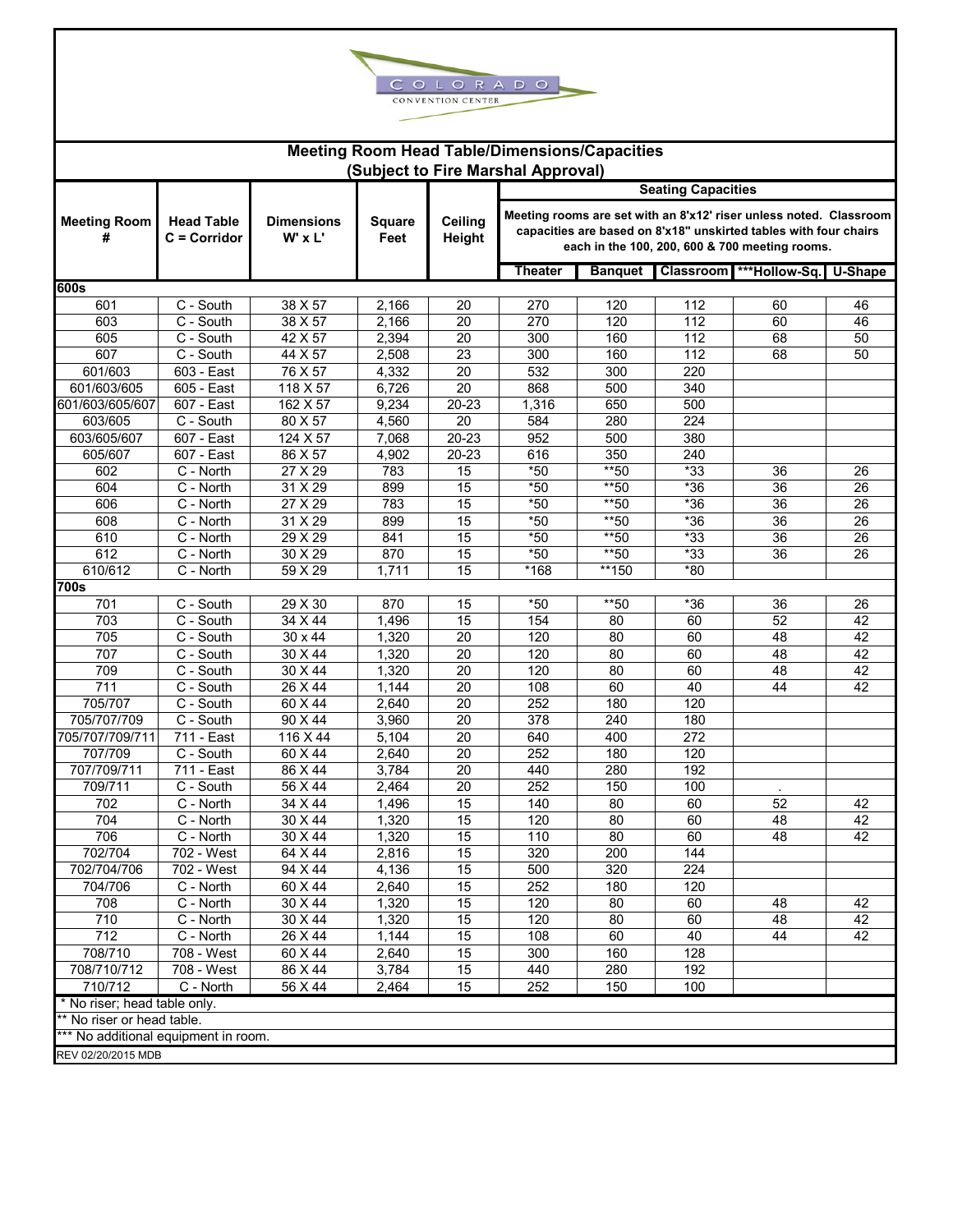|                                        |                                     |                                                                                           | OLO<br>CONVENTION CENTER | RADO              |         |                                                                                                                                           |           |
|----------------------------------------|-------------------------------------|-------------------------------------------------------------------------------------------|--------------------------|-------------------|---------|-------------------------------------------------------------------------------------------------------------------------------------------|-----------|
|                                        |                                     | Four Seasons 1 - 4 Head Table/Dimensions/Capacities<br>(Subject to Fire Marshal Approval) |                          |                   |         |                                                                                                                                           |           |
|                                        |                                     |                                                                                           |                          |                   |         | <b>Seating Capacities</b>                                                                                                                 |           |
| <b>Four Seasons</b><br><b>Ballroom</b> | <b>Head Table</b><br>$C =$ Corridor | <b>Dimensions</b><br>W' x L'                                                              | <b>Square</b><br>Feet    | Ceiling<br>Height |         | Ballroom set with an 8'x12' riser unless<br>noted. Classroom capacities are based<br>on 8'x18" unskirted tables with four<br>chairs each. |           |
|                                        |                                     |                                                                                           |                          |                   | Theater | <b>Banquet</b>                                                                                                                            | Classroom |
| Full Ballroom (1-4)                    | East/West                           | 146 X 236                                                                                 | 34,456                   | 30                | 3,472   | 2,150                                                                                                                                     | 1,776     |
| Full Ballroom (1-4)                    | <b>North</b>                        | 146 X 236                                                                                 | 34,456                   | 30                | 3,136   | 2,260                                                                                                                                     | 1,728     |
| 1 or 4                                 |                                     | 73 X 146                                                                                  | 10,658                   | 30                | 924     | 550                                                                                                                                       | 456       |
| $2 + 3$                                | <b>North</b>                        | 90 X 146                                                                                  | 13,140                   | 30                | 1,188   | 770                                                                                                                                       | 608       |
| $1 + 2$                                | 1 - West                            | 118 X 146                                                                                 | 17,228                   | 30                | 1,568   | 1,030                                                                                                                                     | 816       |
| $3 + 4$                                | 4 - East                            | 118 X 146                                                                                 | 17,228                   | 30                | 1,568   | 1,030                                                                                                                                     | 816       |
| $1 + 2 + 3$                            | 1 - West                            | 146 X 163                                                                                 | 23,798                   | 30                | 2,352   | 1,430                                                                                                                                     | 1,200     |
| $2 + 3 + 4$                            | 4 - East                            | 146 X 163                                                                                 | 23,798                   | 30                | 2,352   | 1,430                                                                                                                                     | 1,200     |
| <b>Prefunction</b>                     |                                     | 74 X 176                                                                                  | 13,024                   |                   |         | 340                                                                                                                                       |           |
| Revised: 12/10/14 LNR                  |                                     |                                                                                           |                          |                   |         |                                                                                                                                           |           |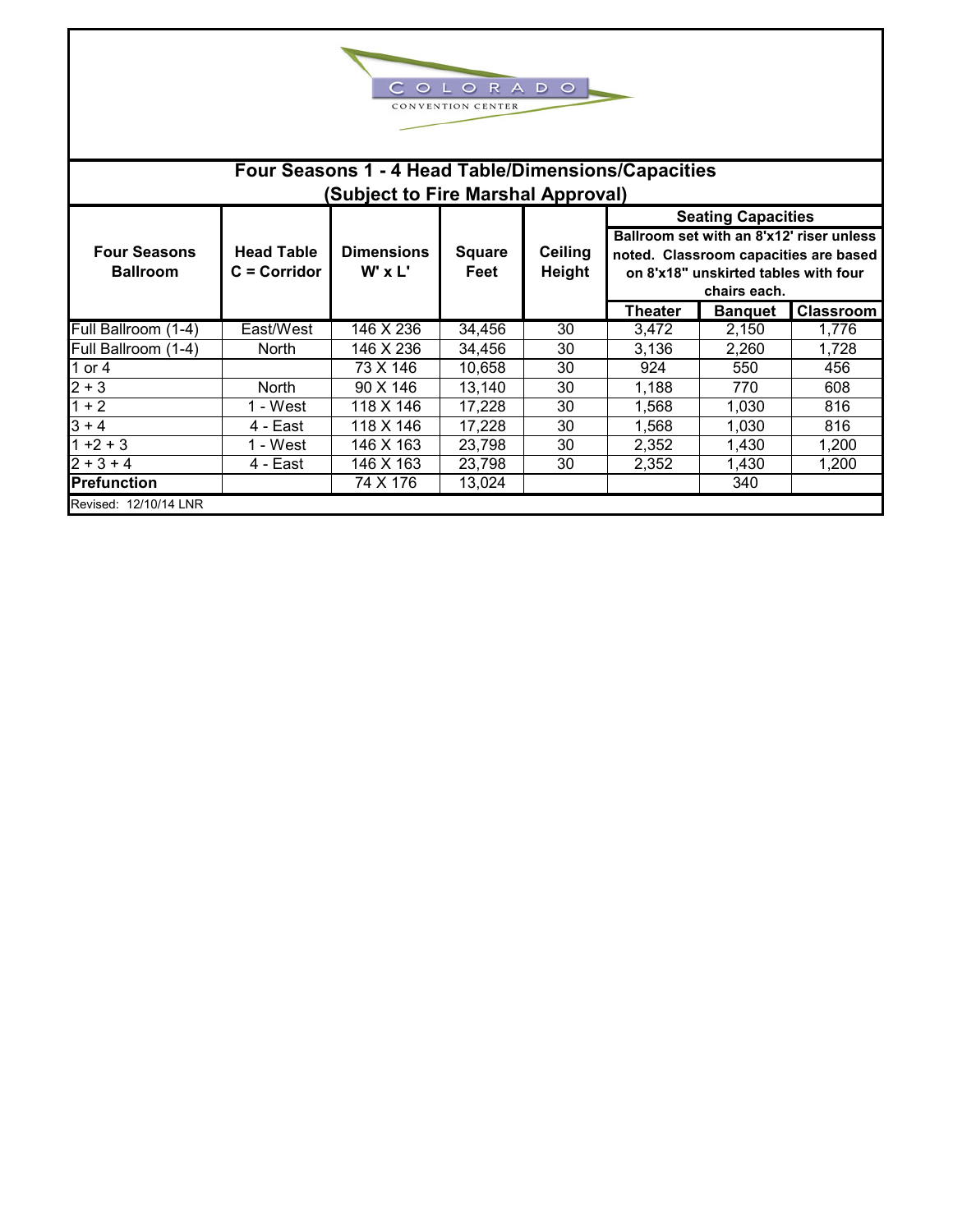| ∼<br>LORADO<br>$\circ$                         |                                                 |               |                |                |                                       |                                          |  |  |  |  |  |  |  |  |
|------------------------------------------------|-------------------------------------------------|---------------|----------------|----------------|---------------------------------------|------------------------------------------|--|--|--|--|--|--|--|--|
| CONVENTION CENTER                              |                                                 |               |                |                |                                       |                                          |  |  |  |  |  |  |  |  |
|                                                |                                                 |               |                |                |                                       |                                          |  |  |  |  |  |  |  |  |
|                                                | <b>Mile High Ballroom Dimensions/Capacities</b> |               |                |                |                                       |                                          |  |  |  |  |  |  |  |  |
| (Subject to Fire Marshal Approval)             |                                                 |               |                |                |                                       |                                          |  |  |  |  |  |  |  |  |
| <b>Mile High Ballroom</b>                      |                                                 |               |                |                | <b>Seating Capacities</b>             | Ballroom set with an 8'x12' riser unless |  |  |  |  |  |  |  |  |
| (Refer to separate                             | <b>Dimensions</b>                               | <b>Square</b> |                |                |                                       | noted. Classroom capacities are based    |  |  |  |  |  |  |  |  |
| spreadsheet for                                | $W'$ x $L'$                                     | Feet          | <b>Ceiling</b> |                | on 6'x18" unskirted tables with three |                                          |  |  |  |  |  |  |  |  |
| combination                                    | (Approx.)                                       |               |                |                | chairs each unless noted.             |                                          |  |  |  |  |  |  |  |  |
| capacities)                                    |                                                 |               |                | <b>Theater</b> | <b>Banquet</b>                        | <b>Classroom</b>                         |  |  |  |  |  |  |  |  |
| Full Ballroom (1-4)                            | 180 X 265                                       | 47,700        | 30             | 5,180          | 3,380                                 | $*2,560$                                 |  |  |  |  |  |  |  |  |
| Head Table: West                               |                                                 |               |                |                |                                       |                                          |  |  |  |  |  |  |  |  |
| Full Ballroom (1-4)                            | 180 X 265                                       | 47,700        | 30             | 5,452          | 3,160                                 | $*2,432$                                 |  |  |  |  |  |  |  |  |
| Head Table: North                              |                                                 |               |                |                |                                       |                                          |  |  |  |  |  |  |  |  |
|                                                | 60 X 180                                        | 10,800        | 30             | 1,078          | 560                                   | 468                                      |  |  |  |  |  |  |  |  |
| 1 + Corridor                                   | 87 x 180                                        | 15,660        | 30             | 1,764          | 840                                   | 780                                      |  |  |  |  |  |  |  |  |
| 1A                                             | 30 X 60                                         | 1,800         | 30             | 180            | 80                                    | 96                                       |  |  |  |  |  |  |  |  |
| 1B                                             | 30 X 60                                         | 1,800         | 30             | 180            | 80                                    | 96                                       |  |  |  |  |  |  |  |  |
| 1 <sup>C</sup>                                 | 30 X 60                                         | 1,800         | 30             | 180            | 80                                    | 96                                       |  |  |  |  |  |  |  |  |
| 1D                                             | 30 X 60                                         | 1,800         | 30             | 180            | 80                                    | 96                                       |  |  |  |  |  |  |  |  |
| 1E                                             | 30 X 60                                         | 1,800         | 30             | 180            | 80                                    | 96                                       |  |  |  |  |  |  |  |  |
| 1F                                             | 30 X 60                                         | 1,800         | 30             | 180            | 80                                    | 96                                       |  |  |  |  |  |  |  |  |
| $\overline{2}$                                 | 45 X 180                                        | 8,100         | 30             | 686            | 420                                   | 390                                      |  |  |  |  |  |  |  |  |
| 2A                                             | 45 X 60                                         | 2,700         | 30             | 260            | 120                                   | 120                                      |  |  |  |  |  |  |  |  |
| 2B                                             | 45 X 60                                         | 2,700         | 30             | 260            | 120                                   | 120                                      |  |  |  |  |  |  |  |  |
| 2C                                             | 45 X 60                                         | 2,700         | 30             | 260            | 120                                   | 120                                      |  |  |  |  |  |  |  |  |
| 3                                              | 45 X 180                                        | 8,100         | 30             | 686            | 420                                   | 390                                      |  |  |  |  |  |  |  |  |
| 3A                                             | 45 X 60                                         | 2,700         | 30             | 260            | 120                                   | 120                                      |  |  |  |  |  |  |  |  |
| 3B                                             | 45 X 60                                         | 2,700         | 30             | 260            | 120                                   | 120                                      |  |  |  |  |  |  |  |  |
| 3C                                             | 45 X 60                                         | 2,700         | 30             | 260            | 120                                   | 120                                      |  |  |  |  |  |  |  |  |
| $\overline{\mathbf{4}}$                        | 60 X 180                                        | 10,800        | 30             | 1,078          | 560                                   | 468                                      |  |  |  |  |  |  |  |  |
| 4 + Corridor                                   | 87 x 180                                        | 15,660        | 30             | 1,764          | 840                                   | 780                                      |  |  |  |  |  |  |  |  |
| 4A                                             | 30 X 60                                         | 1,800         | 30             | 180            | 80                                    | 96                                       |  |  |  |  |  |  |  |  |
| 4B                                             | 30 X 60                                         | 1,800         | 30             | 180            | 80                                    | 96                                       |  |  |  |  |  |  |  |  |
| 4C                                             | 30 X 60                                         | 1,800         | 30             | 180            | 80                                    | 96                                       |  |  |  |  |  |  |  |  |
| 4D                                             | 30 X 60                                         | 1,800         | 30             | 180            | 80                                    | 96                                       |  |  |  |  |  |  |  |  |
| 4E                                             | 30 X 60                                         | 1,800         | 30             | 180            | 80                                    | 96                                       |  |  |  |  |  |  |  |  |
| 4F                                             | 30 X 60                                         | 1,800         | 30             | 180            | 80                                    | 96                                       |  |  |  |  |  |  |  |  |
| $2 + 3$                                        | 90 X 180                                        | 16,200        | 30             | 1,728          | 980                                   | 780                                      |  |  |  |  |  |  |  |  |
| $1 + 2$ or $3 + 4$                             | 135 X 180                                       | 24,300        | 30             | 2,744          | 1,400                                 | 1,170                                    |  |  |  |  |  |  |  |  |
| $1 + 2 + 3$                                    | 180 X 180                                       | 32,400        | 30             | 3,648          | 1,960                                 | 1,560                                    |  |  |  |  |  |  |  |  |
| $2 + 3 + 4$                                    | 180 X 180                                       | 32,400        | 30             | 3,648          | 1,960                                 | 1,560                                    |  |  |  |  |  |  |  |  |
| Each Corridor                                  | 27 X 180                                        | 4,860         | 30             |                |                                       |                                          |  |  |  |  |  |  |  |  |
| Prefunction                                    | 80 X 246                                        | 19,680        |                |                | 350                                   |                                          |  |  |  |  |  |  |  |  |
| 8'x18" unskirted tables with four chairs each. |                                                 |               |                |                |                                       |                                          |  |  |  |  |  |  |  |  |
| Revised: 02/20/2015 MDB                        |                                                 |               |                |                |                                       |                                          |  |  |  |  |  |  |  |  |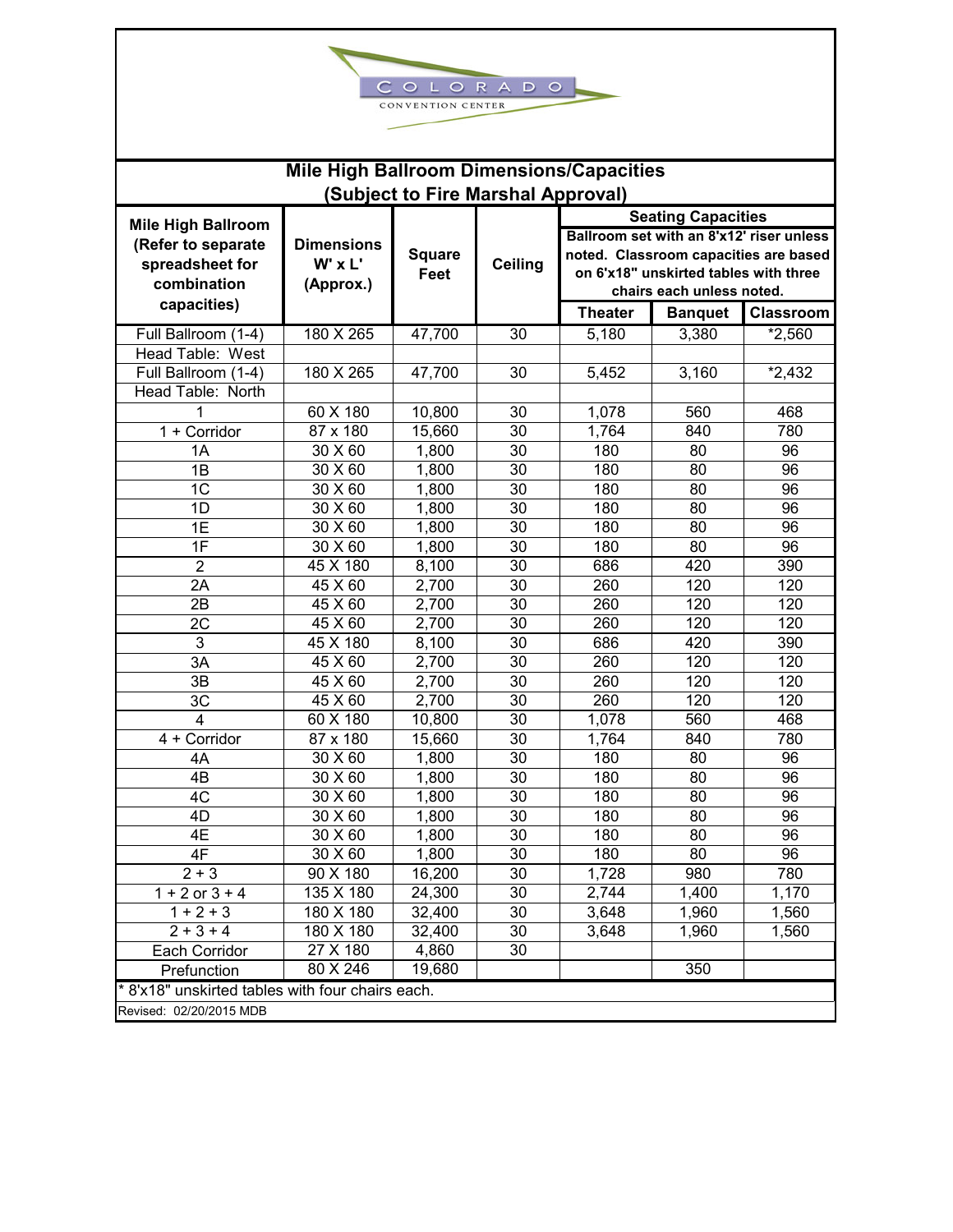

| Mile High Ballroom 1 Dimensions/Capacities<br>(Subject to Fire Marshal Approval) |                                               |                |                 |                                                                                                                                                      |                |           |             |         |  |  |  |  |
|----------------------------------------------------------------------------------|-----------------------------------------------|----------------|-----------------|------------------------------------------------------------------------------------------------------------------------------------------------------|----------------|-----------|-------------|---------|--|--|--|--|
| <b>Seating Capacities</b>                                                        |                                               |                |                 |                                                                                                                                                      |                |           |             |         |  |  |  |  |
| <b>Mile High Ballroom</b>                                                        | <b>Dimensions</b><br>$W'$ x $L'$<br>(Approx.) | Square<br>Feet | Ceiling         | Ballroom set with an 8'x12' riser unless noted. Classroom<br>capacities are based on 6'x18" unskirted tables with three chairs<br>each unless noted. |                |           |             |         |  |  |  |  |
|                                                                                  |                                               |                |                 | <b>Theater</b>                                                                                                                                       | <b>Banquet</b> | Classroom | *Hollow Sq. | U-Shape |  |  |  |  |
| <b>Section 1</b>                                                                 |                                               |                |                 |                                                                                                                                                      |                |           |             |         |  |  |  |  |
|                                                                                  | 60 x 180                                      | 10,800         | 30              | 1,078                                                                                                                                                | 560            | 468       |             |         |  |  |  |  |
| 1+Corridor                                                                       | 87 x 180                                      | 15,660         | 30              | 1,560                                                                                                                                                | 840            | 780       |             |         |  |  |  |  |
| $1+2$                                                                            | 132 x 180                                     | 23,760         | 30              | 2.744                                                                                                                                                | 1.400          | 1.170     |             |         |  |  |  |  |
| $1 + 3$                                                                          | 177 x 180                                     | 31,860         | 30              | 3,648                                                                                                                                                | 1,960          | 1,560     |             |         |  |  |  |  |
| 1+3 Coridor                                                                      | 180 x 207                                     | 37,260         | 30              | 3,948                                                                                                                                                | 2,240          | 1,664     |             |         |  |  |  |  |
| $1 + 4$ (HT North)                                                               | 180 x 265                                     | 47,700         | 30              | 5,452                                                                                                                                                | 3,160          | 2,432     |             |         |  |  |  |  |
| $1 + 4$ (HT West)                                                                | 180 x 265                                     | 47,700         | 30              | 5,180                                                                                                                                                | 3,380          | 2,560     |             |         |  |  |  |  |
| 1A                                                                               | 30 x 60                                       | 1,800          | 30              | 180                                                                                                                                                  | 80             | 96        | 60          | 50      |  |  |  |  |
| 1AB                                                                              | 60 x 60                                       | 3,600          | 30              | 364                                                                                                                                                  | 200            | 168       |             |         |  |  |  |  |
| 1ABC                                                                             | 90 x 60                                       | 5,400          | $\overline{30}$ | 672                                                                                                                                                  | 350            | 252       |             |         |  |  |  |  |
| 1ABCD                                                                            | 120 x 60                                      | 7,200          | $\overline{30}$ | 924                                                                                                                                                  | 500            | 357       |             |         |  |  |  |  |
| 1ABCDE                                                                           | 150 x 60                                      | 9,000          | 30              | 780                                                                                                                                                  | 480            | 324       |             |         |  |  |  |  |
| 1B                                                                               | 30 x 60                                       | 1,800          | 30              | 180                                                                                                                                                  | 80             | 96        | 60          | 50      |  |  |  |  |
| 1BC                                                                              | 60 x 60                                       | 3,600          | 30              | 364                                                                                                                                                  | 200            | 168       |             |         |  |  |  |  |
| 1BD                                                                              | 90 x 60                                       | 5,400          | 30              | 672                                                                                                                                                  | 350            | 252       |             |         |  |  |  |  |
| 1BE                                                                              | 120 x 60                                      | 7,200          | 30              | 924                                                                                                                                                  | 500            | 357       |             |         |  |  |  |  |
| 1BF                                                                              | 150 x 60                                      | 9,000          | $\overline{30}$ | 780                                                                                                                                                  | 480            | 324       |             |         |  |  |  |  |
| 1 <sup>C</sup>                                                                   | 30 x 60                                       | 1,800          | 30              | 180                                                                                                                                                  | 80             | 96        | 60          | 50      |  |  |  |  |
| 1CD                                                                              | 60 x 60                                       | 3,600          | $\overline{30}$ | 364                                                                                                                                                  | 200            | 168       |             |         |  |  |  |  |
| 1CE                                                                              | $90 \times 60$                                | 5,400          | 30              | 672                                                                                                                                                  | 350            | 252       |             |         |  |  |  |  |
| 1CF                                                                              | 120 x 60                                      | 7,200          | 30              | 924                                                                                                                                                  | 500            | 357       |             |         |  |  |  |  |
| 1D                                                                               | 30 x 60                                       | 1,800          | 30              | 180                                                                                                                                                  | 80             | 96        | 60          | 50      |  |  |  |  |
| 1DE                                                                              | 60 x 60                                       | 3,600          | 30              | 364                                                                                                                                                  | 200            | 168       |             |         |  |  |  |  |
| 1DF                                                                              | 90 x 60                                       | 5,400          | 30              | 672                                                                                                                                                  | 80             | 252       |             |         |  |  |  |  |
| 1E                                                                               | 30 x 60                                       | 1,800          | 30              | 180                                                                                                                                                  | 80             | 96        | 60          | 50      |  |  |  |  |
| 1EF                                                                              | 60 x 60                                       | 3,600          | 30              | 364                                                                                                                                                  | 200            | 168       |             |         |  |  |  |  |
| 1F                                                                               | 30 x 60                                       | 1,800          | 30              | 180                                                                                                                                                  | 80             | 96        | 60          | 50      |  |  |  |  |
| No additional equipment in room<br>Revised: 02/20/2015 MDB                       |                                               |                |                 |                                                                                                                                                      |                |           |             |         |  |  |  |  |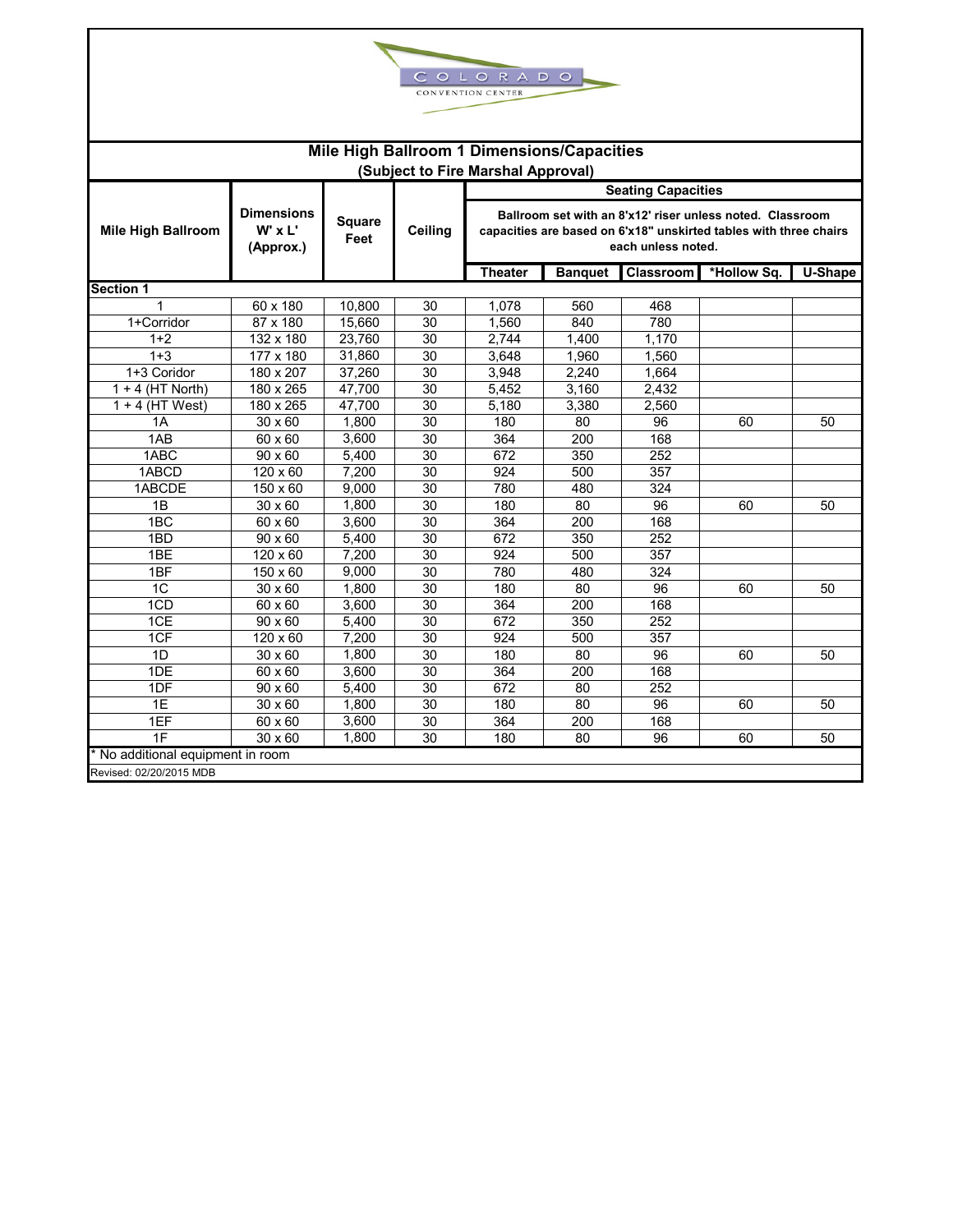

| Mile High Ballroom 2-3 Dimensions/Capacities<br>(Subject to Fire Marshal Approval) |                                           |                |         |                                                                                                                                                      |                                                       |      |    |    |  |  |  |  |  |
|------------------------------------------------------------------------------------|-------------------------------------------|----------------|---------|------------------------------------------------------------------------------------------------------------------------------------------------------|-------------------------------------------------------|------|----|----|--|--|--|--|--|
|                                                                                    | <b>Seating Capacities</b>                 |                |         |                                                                                                                                                      |                                                       |      |    |    |  |  |  |  |  |
| <b>Mile High Ballroom</b>                                                          | <b>Dimensions</b><br>W' x L'<br>(Approx.) | Square<br>Feet | Ceiling | Ballroom set with an 8'x12' riser unless noted. Classroom<br>capacities are based on 6'x18" unskirted tables with three chairs<br>each unless noted. |                                                       |      |    |    |  |  |  |  |  |
|                                                                                    |                                           |                |         | <b>Theater</b>                                                                                                                                       | Classroom<br>*Hollow Sq.<br>U-shape<br><b>Banquet</b> |      |    |    |  |  |  |  |  |
| Section 2 & 3                                                                      |                                           |                |         |                                                                                                                                                      |                                                       |      |    |    |  |  |  |  |  |
| $\mathfrak{p}$                                                                     | 45 x 180                                  | 8.100          | 30      | 686                                                                                                                                                  | 420                                                   | 390  |    |    |  |  |  |  |  |
| $2 + 3$                                                                            | 90 x 180                                  | 16.200         | 30      | 1728                                                                                                                                                 | 980                                                   | 78   |    |    |  |  |  |  |  |
| $2 + 3$ Corridors                                                                  | 144 x 180                                 | 25,920         | 30      | 2496                                                                                                                                                 | 1490                                                  | 1092 |    |    |  |  |  |  |  |
| $2 + 4$                                                                            | 150 x 180                                 | 31,860         | 30      | 3648                                                                                                                                                 | 1960                                                  | 1560 |    |    |  |  |  |  |  |
| $2A + 3A$                                                                          | 90 x 60                                   | 5,400          | 30      | 588                                                                                                                                                  | 280                                                   | 288  |    |    |  |  |  |  |  |
| 2A                                                                                 | $45 \times 60$                            | 2,700          | 30      | 260                                                                                                                                                  | 120                                                   | 120  | 76 | 58 |  |  |  |  |  |
| 2AB                                                                                | 45 x 120                                  | 5,400          | 30      | 640                                                                                                                                                  | 280                                                   | 240  |    |    |  |  |  |  |  |
| $2AB + 3AB$                                                                        | 90 x 120                                  | 10,800         | 30      | 1386                                                                                                                                                 | 630                                                   | 648  |    |    |  |  |  |  |  |
| 2B                                                                                 | 45 x 60                                   | 2,700          | 30      | 260                                                                                                                                                  | 120                                                   | 120  | 76 | 58 |  |  |  |  |  |
| $2B + 3B$                                                                          | 90 x 60                                   | 5,400          | 30      | 588                                                                                                                                                  | 280                                                   | 288  |    |    |  |  |  |  |  |
| 2BC                                                                                | 45 x 180                                  | 5,400          | 30      | 640                                                                                                                                                  | 280                                                   | 240  |    |    |  |  |  |  |  |
| $2BC + 3BC$                                                                        | 90 x 120                                  | 10,800         | 30      | 1386                                                                                                                                                 | 630                                                   | 648  |    |    |  |  |  |  |  |
| 2C                                                                                 | 45 x 60                                   | 2,700          | 30      | 260                                                                                                                                                  | 120                                                   | 120  | 76 | 58 |  |  |  |  |  |
| $2C + 3C$                                                                          | 90 x 60                                   | 5,400          | 30      | 588                                                                                                                                                  | 280                                                   | 288  |    |    |  |  |  |  |  |
| 3                                                                                  | 45 x 180                                  | 8,100          | 30      | 686                                                                                                                                                  | 420                                                   | 390  |    |    |  |  |  |  |  |
| $3 + 4$                                                                            | 105 x 180                                 | 23,760         | 30      | 2744                                                                                                                                                 | 1400                                                  | 1170 |    |    |  |  |  |  |  |
| 3A                                                                                 | 45 x 60                                   | 2,700          | 30      | 260                                                                                                                                                  | 120                                                   | 120  | 76 | 58 |  |  |  |  |  |
| 3AB                                                                                | 45 x 120                                  | 5,400          | 30      | 640                                                                                                                                                  | 280                                                   | 240  |    |    |  |  |  |  |  |
| $3AB + 2AB$                                                                        | 90 x 120                                  | 10,800         | 30      | 1386                                                                                                                                                 | 630                                                   | 648  |    |    |  |  |  |  |  |
| 3B                                                                                 | 45 x 60                                   | 2,700          | 30      | 260                                                                                                                                                  | 120                                                   | 120  | 76 | 58 |  |  |  |  |  |
| $3B + 2B$                                                                          | 90 x 60                                   | 54,000         | 30      | 588                                                                                                                                                  | 280                                                   | 240  |    |    |  |  |  |  |  |
| 3 <sub>BC</sub>                                                                    | 45 x 120                                  | 5,400          | 30      | 640                                                                                                                                                  | 280                                                   | 240  |    |    |  |  |  |  |  |
| $3BC + 2BC$                                                                        | 90 x 120                                  | 10,800         | 30      | 1386                                                                                                                                                 | 630                                                   | 648  |    |    |  |  |  |  |  |
| 3C                                                                                 | 45 x 60                                   | 2,700          | 30      | 260                                                                                                                                                  | 120                                                   | 120  | 76 | 58 |  |  |  |  |  |
| $3C + 2C$                                                                          | 90 x 60                                   | 5,400          | 30      | 588                                                                                                                                                  | 280                                                   | 288  |    |    |  |  |  |  |  |
| * No additional equipment in room                                                  |                                           |                |         |                                                                                                                                                      |                                                       |      |    |    |  |  |  |  |  |
| Revised: 02/20/2015 MDB                                                            |                                           |                |         |                                                                                                                                                      |                                                       |      |    |    |  |  |  |  |  |